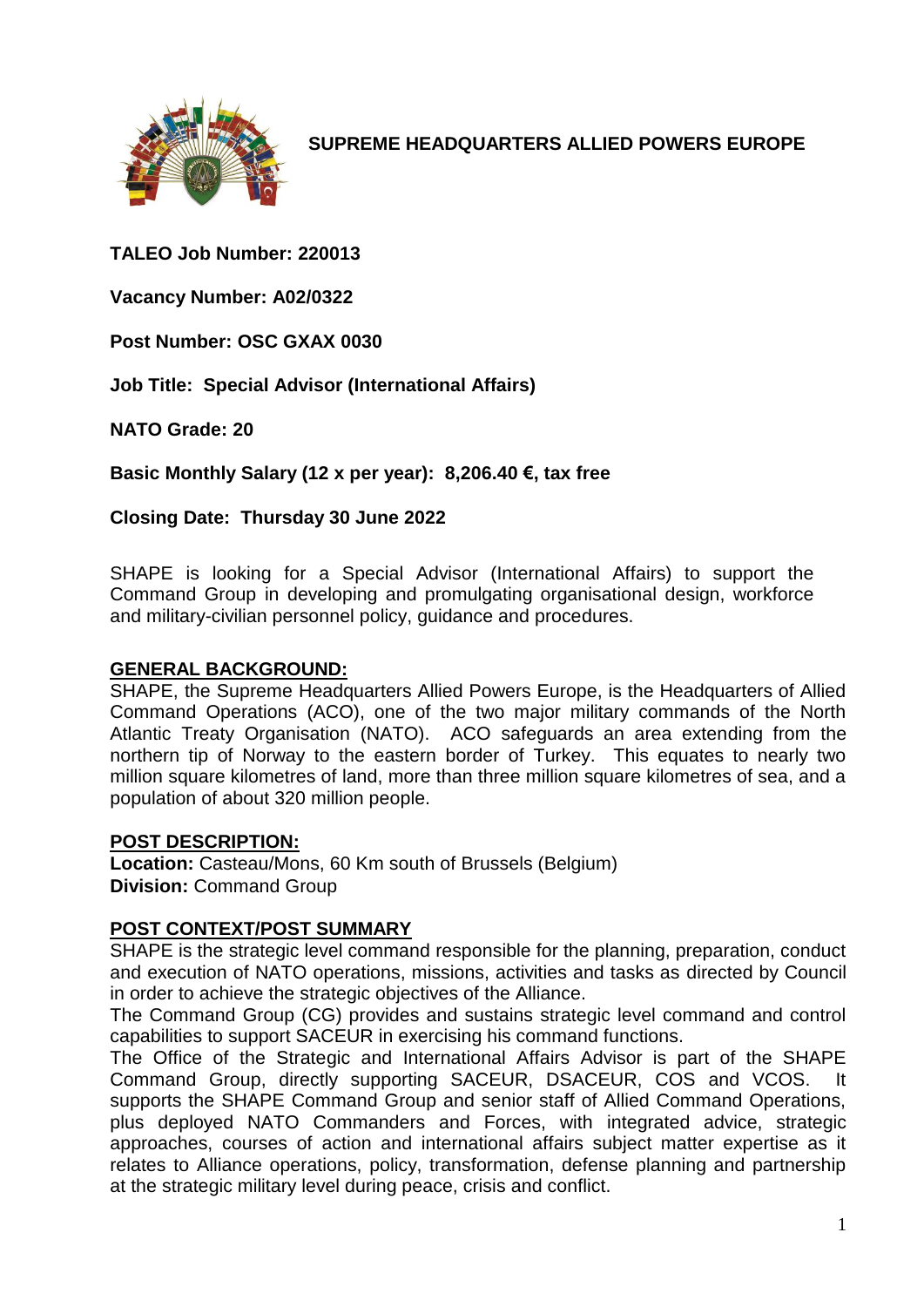The SPECIAL ADVISOR (International Affairs) is a principal advisor to the Supreme Allied Commander Europe (SACEUR) on the strategic-political-military issues facing Allied Command Operations in Southern Europe, the Mediterranean and Black Sea areas of interest.

## **PRINCIPAL DUTIES**

The incumbent's duties are:

- a) Provides advice on a wide range of strategic-political-military issues involving NATO, ACO operations, Transformation and Partnerships.
- b) Serves as the SACEUR's principal advisor and command expert support SHAPE Command Group, ACO and subordinate NATO HQ on all matters related to East and Southern Mediterranean policy, security, and NATO/ACO operations and activities in that region. Principal advisor and command expert on the Black Sea region.
- c) Participates in major policy and policy and planning initiatives, providing advice on a wide range of pol-mil issues in direct support of Command policy formulation and decision-making.
- d) Advises Command Group on pol-mil issues in the southern region and functions as one of SACEUR's principal means to inform and influence senior military officials in the southern region.
- e) Provides pol-mil advice as it relates to NATO Integrated Air and Missile Defense.
- f) Provides pol-mil advice on maritime related policy and initiatives.
- g) Analyzes the European and global pol-mil environment and identifies the potential impact on issues of importance to SACEUR, the Command and its ongoing operations.
- h) Serves as SACEUR's principal advisor for NATO's relationship with nations of the Mediterranean Dialog (MD), Istanbul Cooperation Initiative (ICI), and other partners across the globe. Provides pol-mil advice on NATO's support to the African Union (AU).
- i) Analyzes pol-mil environment in North Africa and the Middle East, identifying the potential impact on issues of importance to SACEUR, the command and its operations.
- j) As SACEUR's representative, coordinates directly with southern region General Staffs to harmonize NATO and national views.
- k) Responsible for assisting SACEUR in the coordination and harmonization of SACEUR's strategic military advice and SHAPE/ACO views with NATO HQ plans and policies, including the Office of the Secretary General, International Secretariat, as well as NATO and non-NATO national missions, military delegations, and national governments, and subordinate ACO HQs and staff as required.
- l) Responsible for matters pertaining to NATO Operations, the incumbent is responsible for (1) supporting SACEUR's political and military engagement, plans, and activities at the Head of State and Government level and below, (2) leading negotiations on behalf of SACEUR, (3) assisting the Command Group in the execution of its crisis management responsibilities, (4) developing strategic assessments and forecasts of critical strategic-political-military issues at the strategic level, (5) recommending policy courses of action, establishing diplomatic and professional links with academic institutes, think tanks, relevant governments and International Organizations to advance SACEUR's (ACO) strategic military advice and implement NAC direction to ACO and NATO-led operations.
- m) Contributes to the development of concepts, operational plans and initiatives for NATO contingency operations.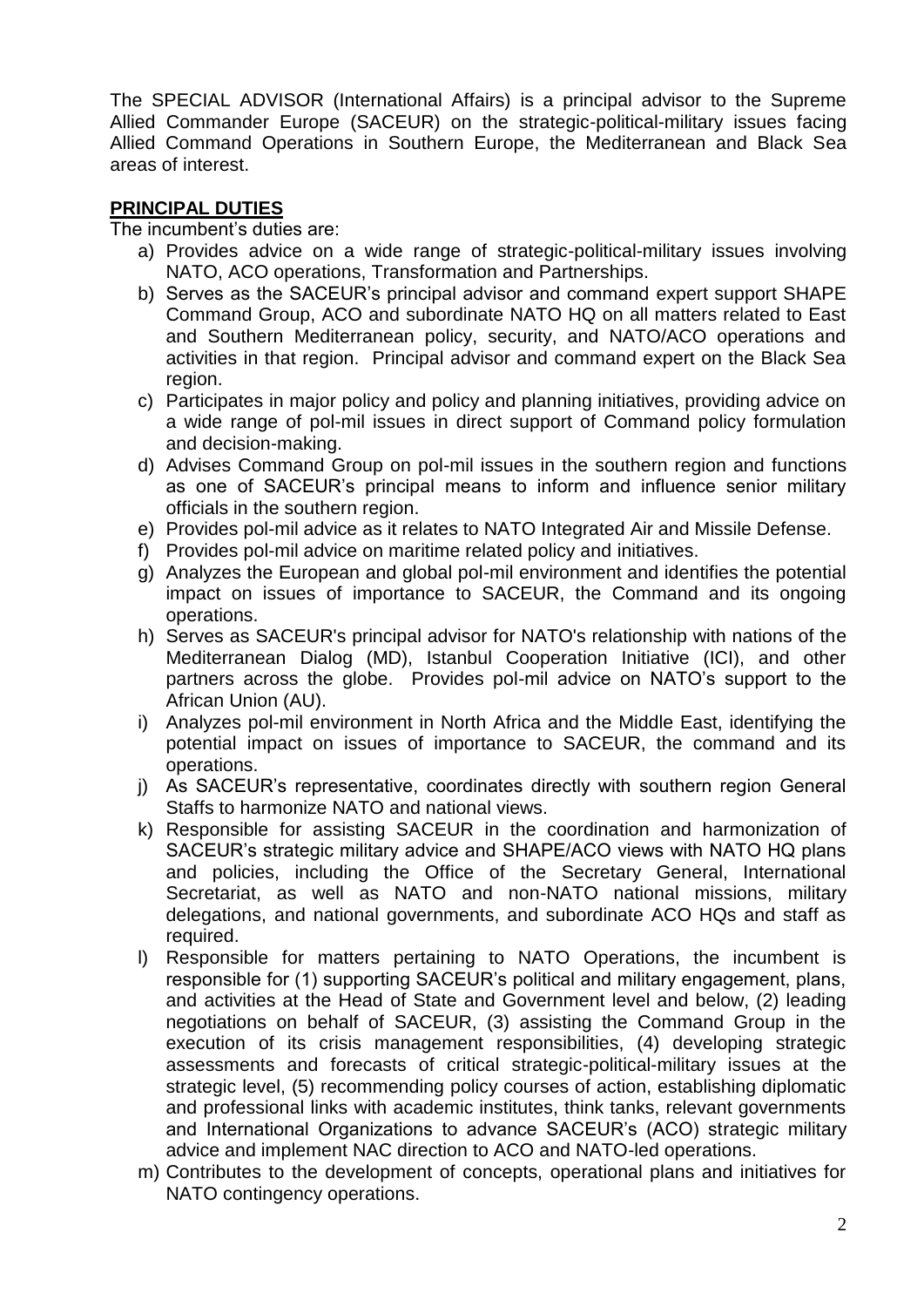- n) Contributes to the provision of political advice and subject matter expertise for Alliance Deterrence and Defense Concepts and Posture as it relates to NATO policy, security, and NATO/ACO initiatives and activities.
- o) Contributes to the coordination and execution of high-level visits to SHAPE by senior NATO and non-NATO officials and visits to NATO and non-NATO nations by SACEUR and the SHAPE Command Group.
- p) Drafts high-level memoranda and briefing materials in English on short notice.
- q) Liaises with and provides interface with members of the International Staff and Private Office in NATO HQ, POLADs at subordinate military headquarters, officials of member nations and international organizations.
- r) Develops-diplomatic and military contacts in ACO's area of-interest.

## **SPECIAL REQUIREMENTS AND ADDITIONAL DUTIES**

The employee may be required to perform a similar range of duties elsewhere within the organisation at the same grade without there being any change to the contract The work is normally performed in a Normal NATO office working environment. Normal Working Conditions apply.

The risk of injury is categorised as: No risk / risk might increase when deployed

## **ESSENTIAL QUALIFICATIONS**

### **a. Professional/Experience**

- 1) Minimum 6 years practical experience, in a civilian capacity, working on NATO, multilateral or national defence policy, plans, operations and decision making in a national Ministry of Defence or Foreign Affairs; NATO; or another International Organisation with significant relevance to Euro-Atlantic Security (such as EU, UN or OSCE).
- 2) Broad experience of Pol-Mil issues relevant to the Alliance southern flank and Mediterranean region.
- 3) Practical Experience at the political and/or military strategic level in the development and implementation of Deterrence and Defence policy and concepts.
- 4) At least 6 months relevant deployed experience on a military operation, as a civilian in an advisory role directly supporting senior military commanders and officers.

### **b. Education/Training**

University Degree in international affairs, political science or related discipline and 6 years post related experience or a Higher Secondary education and completed advanced vocational training leading to a professional qualification or professional accreditation with 6 years post related and 2 years function related experience.

### **c. Language**

English - SLP 4444 - (Listening, Speaking, Reading and Writing)

NOTE: The work both oral and written in this post and in this Headquarters as a whole is conducted mainly in English.

## **e. NATO Occupational Codes**

50312C - International relations 50312 - Political sciences and civics

## **DESIRABLE QUALIFICATIONS**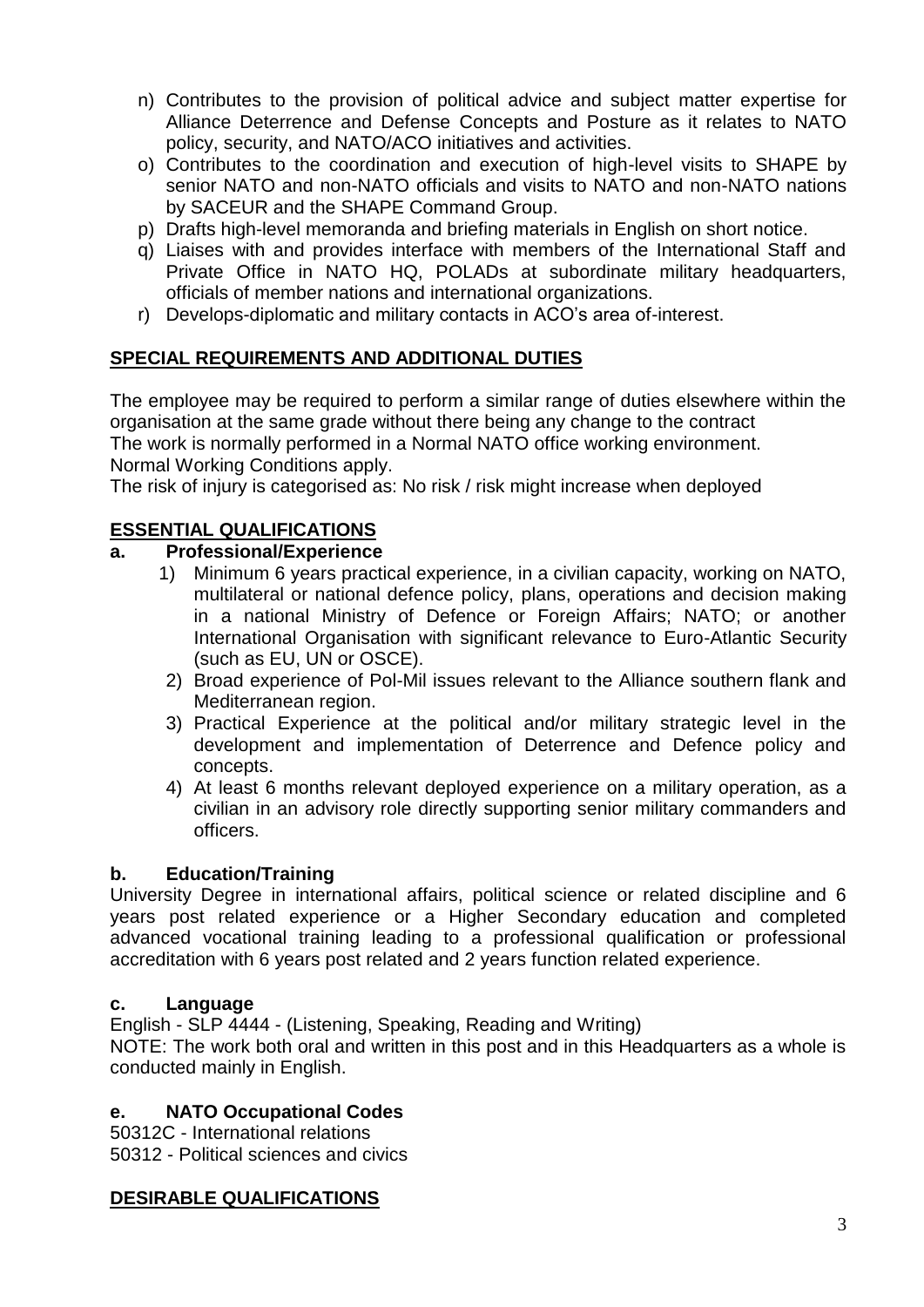# **a. Professional Experience**

1) Practical experience in the planning and execution of major crisis management exercises and scenario based discussions at the political and/or military strategic level.

2) Practical experience in applying critical thinking skills and techniques to enhance decision making at the strategic level in NATO or similar national/international organisation.

## **b. Education/Training**

- 1) Graduate level degree in International Affairs, Political Science or related studies.
- 2) NATO European Security and Cooperation Course or equivalent.
- 3) NATO Strategic Operational Planning Course (SOPC) or equivalent

## **c. Language**

Good working knowledge of another NATO language SLP (3333) - (Listening, Speaking, Reading and Writing)

# **ATTRIBUTES/COMPETENCIES**

## **a. Personal Attributes**

The incumbent must display analytical thought and demonstrate independent judgment in the development of policy and strategies for the Supreme Allied Commander Europe (SACEUR) in fields of strategic-political-military interests and concerns. Must be able to provide high-level advice and briefings to senior level officials on key issues to assist in the formulation of Command policy and the development of operational plans. Must be able to analyze the diplomatic and political environment and identify it's likely impact on pol-mil issues of importance to the Command and its contingency operations. Diplomacy and tact are essential in interacting with high-level officials in multinational diplomatic and military environments. The incumbent must have strong communication skills, both oral and written. Listening and persuasiveness are crucial to the incumbent's effective participation in policy and planning initiatives, in advising the Command Group, in coordinating policy matters internally and with other agencies and government staffs. Problem analysis skills and critical thinking underlie the incumbent's contribution to the development of effective strategies and formulation of policy in own area of competence. May be required to perform duties outside normal working hours in support of mission essential requirements on short notice. Incumbent's health must not preclude duty in remote locations in support of contingency operations.

## **b. Professional Contacts**

(a). Maintains personal contacts, on behalf of SACEUR, with a wide range of related national and international staffs and bodies.

(b). Contact and interface with National Missions and Military Delegations at both SHAPE and NATO HQ.

(c). Contacts and interfaces with IMS, IS and Private Office (PO).

(d). Contacts and interfaces with academic bodies.

# **c. Contribution To Objectives**

The assessments, advice and recommendations of this office have direct influence on wide ranging decisions of SACEUR on NATO and ACO matters in South Asia and the Balkans. They

contribute to the HQ Staff work in all matters where sensitive political positions have to be commonly considered in military planning, policy and objectives.